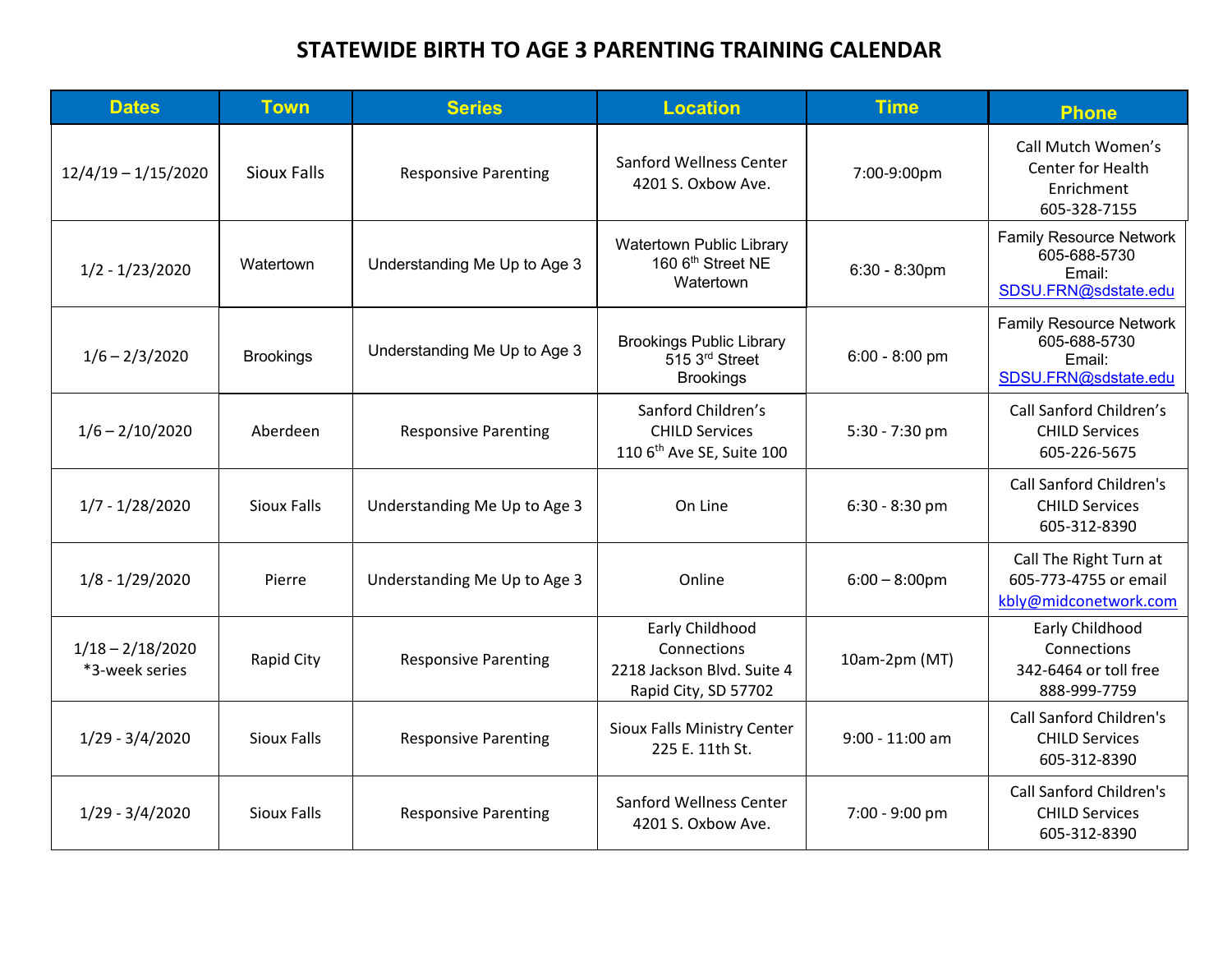| <b>Dates</b>                        | <b>Town</b>        | <b>Series</b>                | <b>Location</b>                                                                      | <b>Time</b>       | <b>Phone</b>                                                                     |
|-------------------------------------|--------------------|------------------------------|--------------------------------------------------------------------------------------|-------------------|----------------------------------------------------------------------------------|
| $2/6 - 2/27/2020$                   | Aberdeen           | Understanding Me Up to Age 3 | Online                                                                               | 1:00 pm-3:00 pm   | Call Sanford Children's<br><b>CHILD Services</b><br>605-226-5675                 |
| $2/22 - 2/23/20$                    | Yankton            | <b>Responsive Parenting</b>  | United Way Office<br>610 23rd Street Suite 11                                        | 9am - 4pm         | <b>Call Yankton County</b><br><b>Parents As Teachers</b><br>605-661-4833         |
| $3/1 - 3/29/2020$                   | Pierre             | Understanding Me Up to Age 3 | The Right Turn<br>115 E Sioux Ave., Pierre                                           | $2:00 - 4:00$ pm  | Call The Right Turn at 605-<br>773-4755 or email<br>kbly@midconetwork.com        |
| $3/3 - 3/24/2020$                   | Sioux Falls        | Understanding Me Up to Age 3 | On Line                                                                              | $6:30 - 8:30$ pm  | <b>Call Sanford Children's</b><br><b>CHILD Services</b><br>605-312-8390          |
| $3/4 - 3/25/2020$                   | <b>Brookings</b>   | Understanding Me Up to Age 3 | <b>Brookings Public Library</b><br>515 3rd Street<br><b>Brookings</b>                | $6:00 - 8:00$ pm  | <b>Family Resource Network</b><br>605-688-5730<br>Email:<br>SDSU.FRN@sdstate.edu |
| $3/5 - 3/26/2020$                   | Watertown          | Understanding Me Up to Age 3 | Watertown Public Library<br>160 6 <sup>th</sup> Street NE<br>Watertown               | $6:30 - 8:30$ pm  | <b>Family Resource Network</b><br>605-688-5730<br>Email:<br>SDSU.FRN@sdstate.edu |
| $3/11 - 4/15/2020$                  | Sioux Falls        | <b>Responsive Parenting</b>  | Sioux Falls Ministry Center<br>225 E. 11th St.                                       | $9:00 - 11:00$ am | Call Sanford Children's<br><b>CHILD Services</b><br>605-312-8390                 |
| $3/11 - 4/15/2020$                  | <b>Sioux Falls</b> | <b>Responsive Parenting</b>  | Sanford Wellness Center<br>4201 S. Oxbow Ave.                                        | 7:00 - 9:00 pm    | <b>Call Sanford Children's</b><br><b>CHILD Services</b><br>605-312-8390          |
| $3/21 - 4/4/2020$<br>*3-week series | Rapid City         | <b>Responsive Parenting</b>  | Early Childhood<br>Connections<br>2218 Jackson Blvd. Suite 4<br>Rapid City, SD 57702 | 10am-2pm (MT)     | Early Childhood<br>Connections<br>342-6464 or toll free<br>888-999-7759          |
| $4/6 - 5/11/2020$                   | Aberdeen           | <b>Responsive Parenting</b>  | Sanford Children's<br><b>CHILD Services</b><br>110 6th Ave SE, Suite 100             | 5:30 - 7:30 pm    | Call Sanford Children's<br><b>CHILD Services</b><br>605-226-5675                 |
| $4/7 - 4/28/2020$                   | <b>Sioux Falls</b> | Understanding Me Up to Age 3 | Sanford Children's CHILD<br>Services<br>5015 S. Western Ave,<br>Suite 120            | 12:30 - 2:30 pm   | Call Sanford Children's<br><b>CHILD Services</b><br>605-312-8390                 |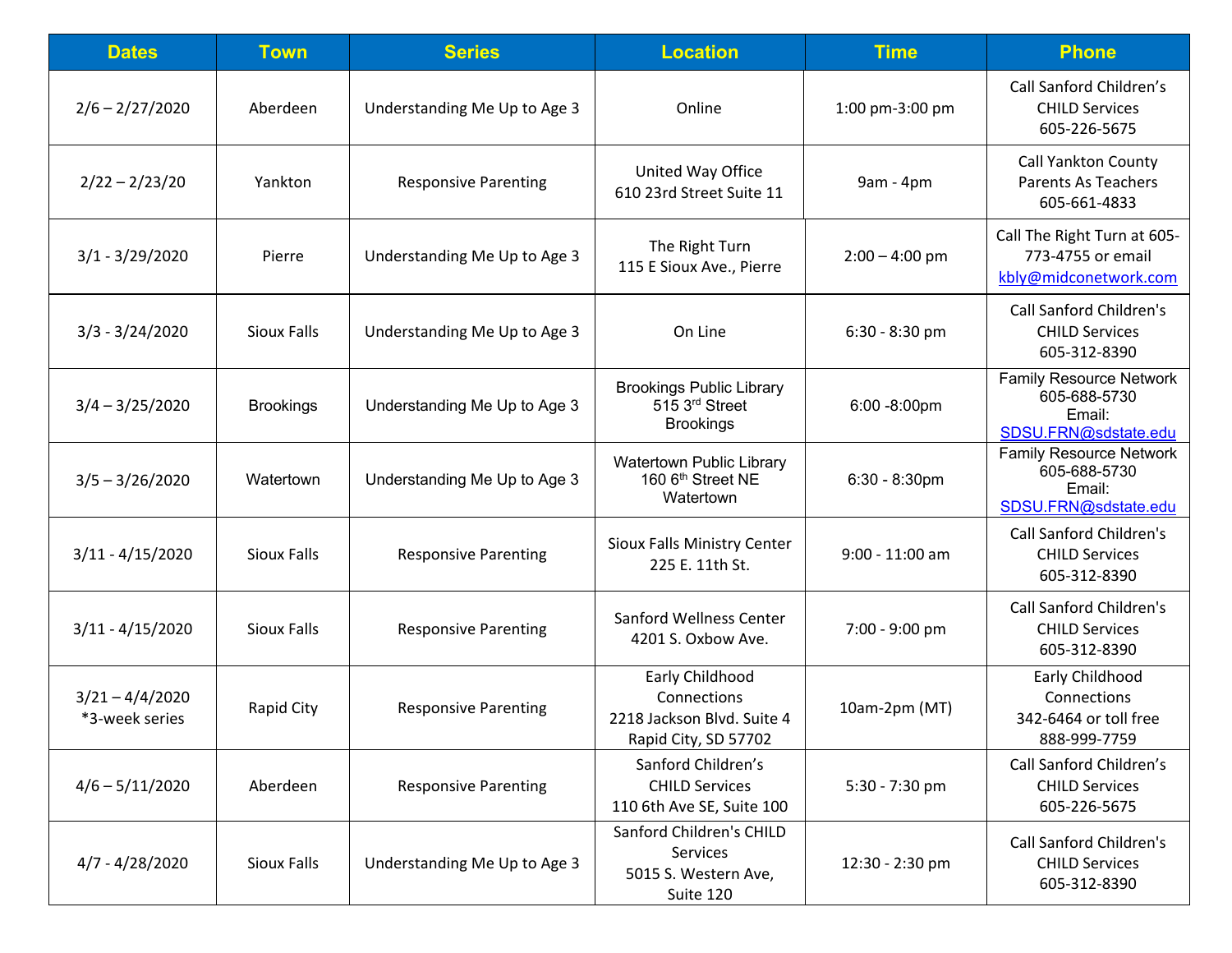| <b>Dates</b>                         | <b>Town</b>        | <b>Series</b>                | <b>Location</b>                                                                      | <b>Time</b>       | <b>Phone</b>                                                              |
|--------------------------------------|--------------------|------------------------------|--------------------------------------------------------------------------------------|-------------------|---------------------------------------------------------------------------|
| $4/22 - 5/27/2020$                   | <b>Sioux Falls</b> | <b>Responsive Parenting</b>  | Sioux Falls Ministry Center<br>225 E. 11th St.                                       | $9:00 - 11:00$ am | Call Sanford Children's<br><b>CHILD Services</b><br>605-312-8390          |
| $4/22 - 5/27/2020$                   | <b>Sioux Falls</b> | <b>Responsive Parenting</b>  | Sanford Wellness Center<br>4201 S. Oxbow Ave.                                        | 7:00 - 9:00 pm    | Call Sanford Children's<br><b>CHILD Services</b><br>605-312-8390          |
| $5/7 - 5/28/2020$                    | Aberdeen           | Understanding Me Up to Age 3 | Online                                                                               | 1:00 pm-3:00 pm   | Call Sanford Children's<br><b>CHILD Services</b><br>605-226-5675          |
| $5/11 - 6/8/2020$                    | Pierre             | Understanding Me Up to Age 3 | Online                                                                               | $6:00 - 8:00$ pm  | Call The Right Turn at 605-<br>773-4755 or email<br>kbly@midconetwork.com |
| $5/16 - 5/17/2020$                   | Yankton            | <b>Responsive Parenting</b>  | United Way Office<br>610 23rd Street Suite 11                                        | 9am - 4pm         | <b>Call Yankton County</b><br><b>Parents As Teachers</b><br>605-661-4833  |
| $5/23 - 5/30/2020$<br>*2-week series | Rapid City         | Understanding Me Up to Age 3 | Early Childhood<br>Connections<br>2218 Jackson Blvd. Suite 4<br>Rapid City, SD 57702 | 10am-2pm (MT)     | Early Childhood<br>Connections<br>342-6464 or toll free<br>888-999-7759   |
| $6/2 - 6/23/2020$                    | <b>Sioux Falls</b> | Understanding Me Up to Age 3 | Sanford Children's CHILD<br><b>Services</b><br>5015 S. Western Ave,<br>Suite 120     | 6:30 - 8:30 pm    | Call Sanford Children's<br><b>CHILD Services</b><br>605-312-8390          |
| $6/3 - 7/8/2020$                     | <b>Sioux Falls</b> | <b>Responsive Parenting</b>  | Sioux Falls Ministry Center<br>225 E. 11th St.                                       | $9:00 - 11:00$ am | Call Sanford Children's<br><b>CHILD Services</b><br>605-312-8390          |
| $6/3 - 7/8/2020$                     | <b>Sioux Falls</b> | <b>Responsive Parenting</b>  | Sanford Wellness Center<br>4201 S. Oxbow Ave.                                        | 7:00 - 9:00 pm    | Call Sanford Children's<br><b>CHILD Services</b><br>605-312-8390          |
| $7/6 - 8/10/2020$                    | Aberdeen           | <b>Responsive Parenting</b>  | Sanford Children's<br><b>CHILD Services</b><br>110 6th Ave SE, Suite 100             | 5:30 - 7:30 pm    | Call Sanford Children's<br><b>CHILD Services</b><br>605-226-5675          |
| 7/15 - 8/19/2020                     | <b>Sioux Falls</b> | <b>Responsive Parenting</b>  | Sioux Falls Ministry Center<br>225 E. 11th St.                                       | 9:00 - 11:00 am   | Call Sanford Children's<br><b>CHILD Services</b><br>605-312-8390          |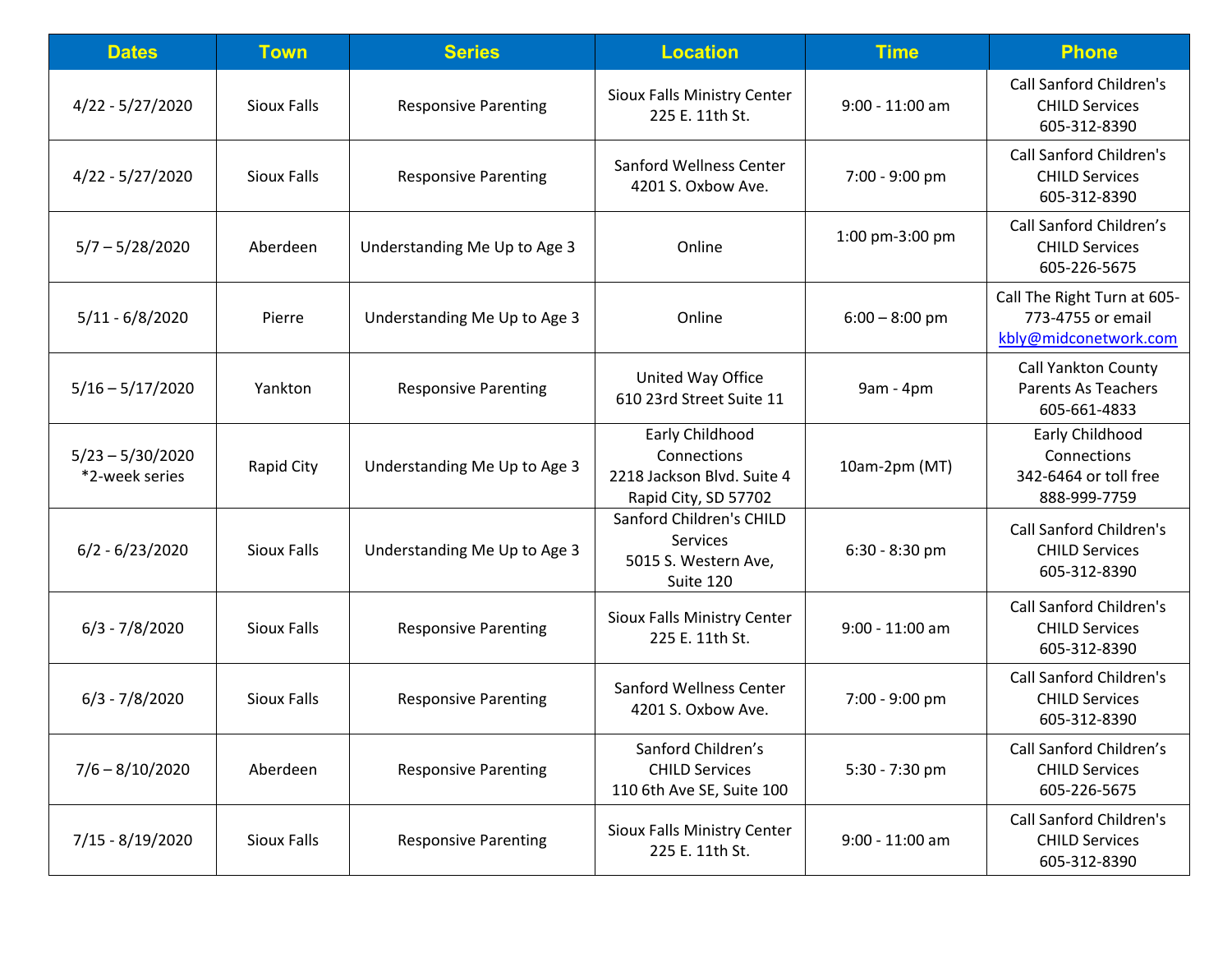| <b>Dates</b>        | <b>Town</b>        | <b>Series</b>                | <b>Location</b>                                                           | <b>Time</b>       | <b>Phone</b>                                                             |
|---------------------|--------------------|------------------------------|---------------------------------------------------------------------------|-------------------|--------------------------------------------------------------------------|
| 7/15 - 8/19/2020    | <b>Sioux Falls</b> | <b>Responsive Parenting</b>  | <b>Sanford Wellness Center</b><br>4201 S. Oxbow Ave.                      | 7:00 - 9:00 pm    | <b>Call Sanford Children's</b><br><b>CHILD Services</b><br>605-312-8390  |
| $8/6 - 8/27/2020$   | Aberdeen           | Understanding Me Up to Age 3 | Online                                                                    | 1:00 - 3:00 pm    | Call Sanford Children's<br><b>CHILD Services</b><br>605-226-5675         |
| $8/15 - 8/16/2020$  | Yankton            | <b>Responsive Parenting</b>  | United Way Office<br>610 23rd Street Suite 11                             | 9am - 4pm         | <b>Call Yankton County</b><br><b>Parents As Teachers</b><br>605-661-4833 |
| 8/26 - 9/30/2020    | <b>Sioux Falls</b> | <b>Responsive Parenting</b>  | Sioux Falls Ministry Center<br>225 E. 11th St.                            | 9:00 - 11:00 am   | <b>Call Sanford Children's</b><br><b>CHILD Services</b><br>605-312-8390  |
| $8/26 - 9/30/2020$  | Sioux Falls        | <b>Responsive Parenting</b>  | Sanford Wellness Center<br>4201 S. Oxbow Ave.                             | 7:00 - 9:00 pm    | <b>Call Sanford Children's</b><br><b>CHILD Services</b><br>605-312-8390  |
| $9/1 - 9/22/2020$   | <b>Sioux Falls</b> | Understanding Me Up to Age 3 | Sanford Children's CHILD<br>Services<br>5015 S. Western Ave,<br>Suite 120 | 6:30 - 8:30 pm    | <b>Call Sanford Children's</b><br><b>CHILD Services</b><br>605-312-8390  |
| $10/1 - 10/22/2020$ | Aberdeen           | Understanding Me Up to Age 3 | Online                                                                    | $1:00 - 3:00$ pm  | Call Sanford Children's<br><b>CHILD Services</b><br>605-226-5675         |
| $10/5 - 11/9/2020$  | Aberdeen           | <b>Responsive Parenting</b>  | Sanford Children's<br><b>CHILD Services</b><br>110 6th Ave SE, Suite 100  | 5:30 - 7:30 pm    | Call Sanford Children's<br><b>CHILD Services</b><br>605-226-5675         |
| 10/7 - 11/11/2020   | Sioux Falls        | <b>Responsive Parenting</b>  | Sioux Falls Ministry Center<br>225 E. 11th St.                            | $9:00 - 11:00$ am | <b>Call Sanford Children's</b><br><b>CHILD Services</b><br>605-312-8390  |
| 10/7 - 11/11/2020   | <b>Sioux Falls</b> | <b>Responsive Parenting</b>  | <b>Sanford Wellness Center</b><br>4201 S. Oxbow Ave.                      | 7:00 - 9:00 pm    | Call Sanford Children's<br><b>CHILD Services</b><br>605-312-8390         |
| 11/3 - 11/24/2020   | Sioux Falls        | Understanding Me Up to Age 3 | Sanford Children's CHILD<br>Services<br>5015 S. Western Ave,<br>Suite 120 | 12:30 - 2:30 pm   | <b>Call Sanford Children's</b><br><b>CHILD Services</b><br>605-312-8390  |